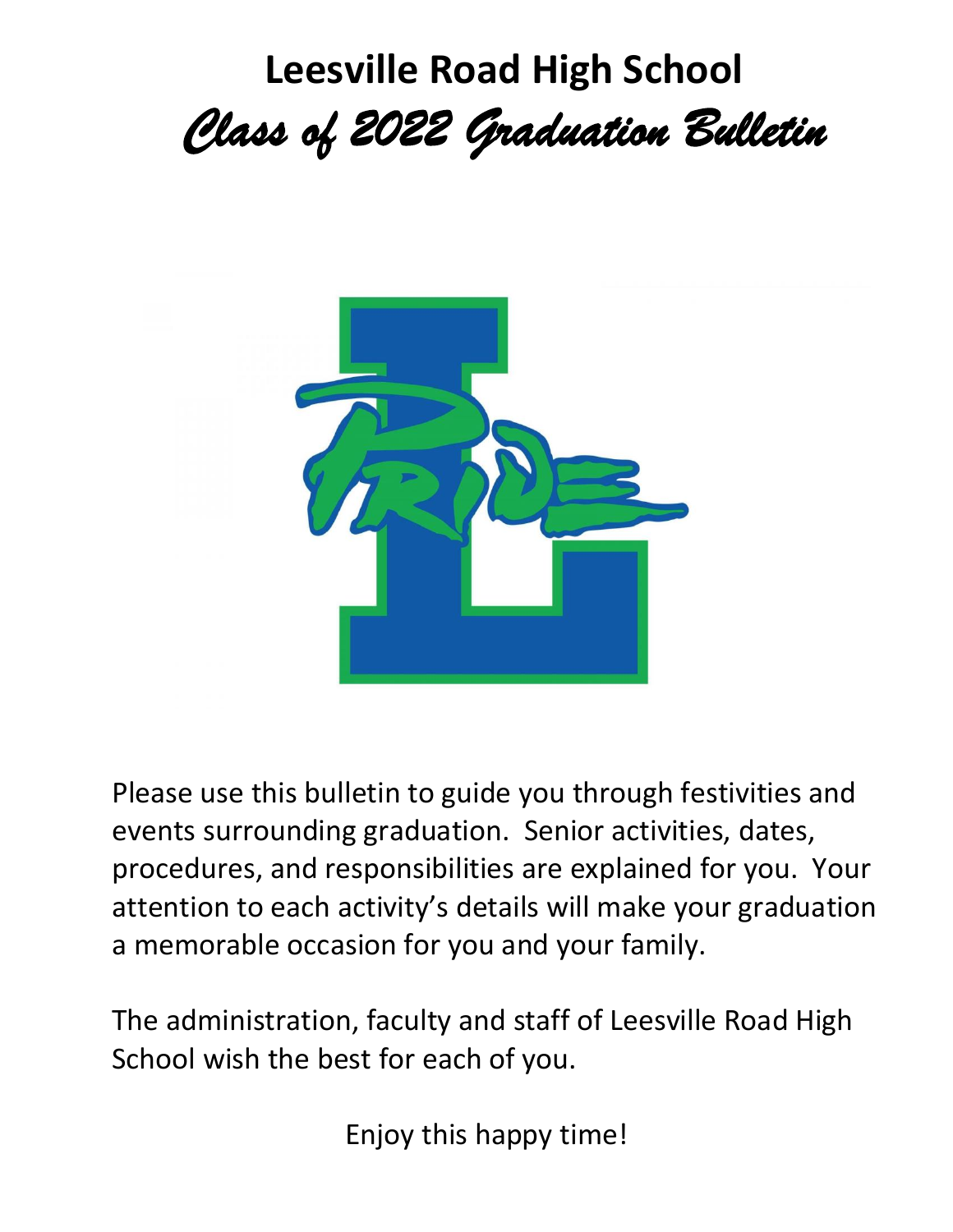## **Calendar of Events**

| Tuesday, May 10                    | Final distribution of caps, gowns, and honors stoles<br>LRHS Main Lobby during both lunch periods<br>Final balance must be paid to receive the cap and gown                                                                                                |
|------------------------------------|------------------------------------------------------------------------------------------------------------------------------------------------------------------------------------------------------------------------------------------------------------|
| Monday, May 23                     | Graduation Reception RSVP due (along with optional<br>donation)                                                                                                                                                                                            |
| Friday, May 27                     | Last day for financial obligations to be satisfied. Pay<br>online.                                                                                                                                                                                         |
| Wednesday, June 1                  | Deadline for all scholarships/military commitments to be<br>submitted to Student Services to be announced at the<br>June 3 Senior Assembly                                                                                                                 |
| Thursday, June 2                   | Senior meeting and assembly practice: 8:30-10:27 AM<br>(LRHS Gym)                                                                                                                                                                                          |
| Friday, June 3                     | Senior Assembly 8:30 AM - approximately 10:30 AM<br>(LRHS Gym)<br>Senior Walk through Leesville Schools campus.<br>Senior Picnic immediately afterwards in the LRHS stadium                                                                                |
| Monday, June 6-<br>Friday, June 10 | <b>Final Exams</b><br>Monday: Math I, Math III, English 2 EOCs<br>Tuesday: 1st & 2nd pd. teacher exams; Biology EOC<br>Wednesday: 3rd & 4th period teacher-made exams<br>Thursday: Make-up exams                                                           |
| Thursday, June 9                   | <b>Graduation Reception 5-7 PM LRHS Food Court</b><br>Desserts and beverages.<br>Dress appropriately: Business casual attire.<br>You will receive your graduation tickets at this event, if<br>you have cleared all debts and returned your<br>Chromebook. |
| Monday, June 13                    | <b>Commencement Exercises 4 PM</b><br><b>Raleigh Convention Center</b><br>(Seniors must arrive at 3 PM for line-up.)<br>Convention Center opens at 3:15 PM for guests.<br>Admission by ticket only.                                                        |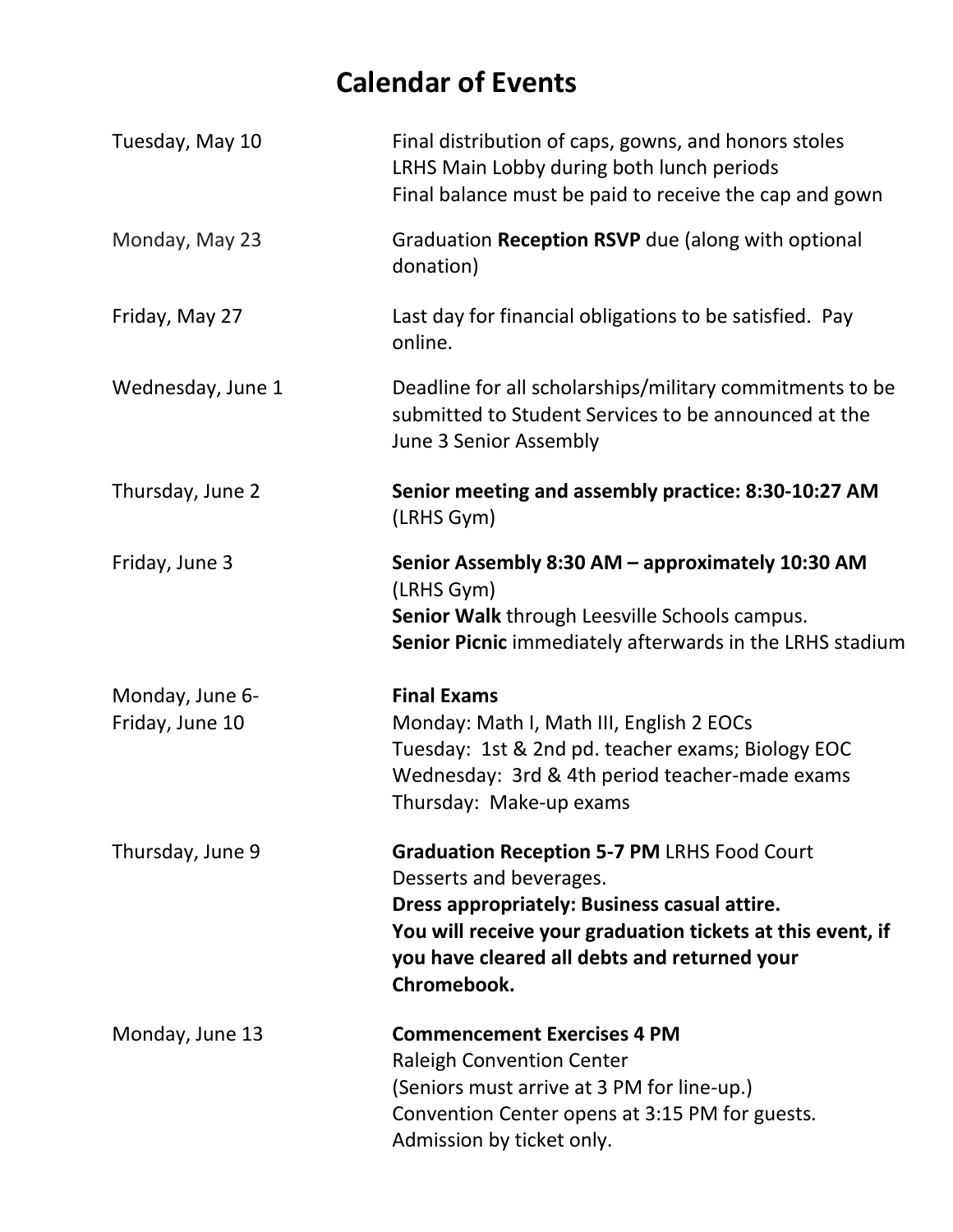### **Honor Society Cords**

The national organizations listed below ONLY may wear honor cords. **Honor Society cords** will be given to students in these organizations by their advisors if all financial, attendance, and service requirements have been met. Other medals, sashes, stoles, and regalia are not permitted.

- ●National Honor Society
- ●National Achievers Society
- ●International Thespian Society
- ●Dance Honor Society
- Art Honor Society
- Tri-M Music Honor Society
- ●Latin Honor Society
- ●Spanish Honor Society
- ●French Honor Society
- Technical Honor Society
- Computer Science Honor Society
- Sports Medicine Honor Society
- Quill & Scroll Journalism Honor Society
- Math Honor Society
- English Honor Society
- Science Honor Society
- Social Studies Honor Society

#### **Final Delivery of Caps & Gowns**

Date: Tuesday, May 10 Place: Main lobby of school Time: Both lunch periods

Jostens will distribute caps and gowns to all seniors with a zero balance.

#### **Dress Requirements for Senior Assembly and Graduation**

Required dress for Senior Assembly and Graduation is cap, tassel, gown, and stole. Remove these items from the package to help release wrinkles. Also steam the gown rather than use a hot iron. (It will melt)

Women should wear a simple, lightweight dress, shirt and skirt, or shirt and dark pants. **The top should NOT be seen when wearing the gown.** If wearing a dress or skirt, the dress should **not** exceed the gown's length. Women should wear plain (no embellishments) **closed-toed dark dress shoes** with a dark heel and sole (NO cork or canvas heels). No shorts, jeans, or purses. Wear minimal jewelry.

Men should wear a **SOLID WHITE** shirt and a **dark** tie (NO red ties and NO suit coats). **Dark dress pants** (navy, dark gray or black---NO khakis) should be worn with **dark socks** (NOT brown or white). Shoes should be plain **black or dark brown dress shoes** (NO embellishments, no tennis shoes, boots, Sperry's, fancy buckles, etc.).

**Caps** are worn STRAIGHT on the head, parallel to the floor by men and women. The tassel should be worn on the cap's right side. Pin the tassel in place for all events except Graduation because graduates will move the tassel to the left upon official declaration of graduation. No other tassel may be worn.

Keys - unless you have pockets, plan to give your keys to someone else for safekeeping.

No chewing gum, no smoking, no vaping, no earbuds, **and no cell phones** while wearing a cap and gown.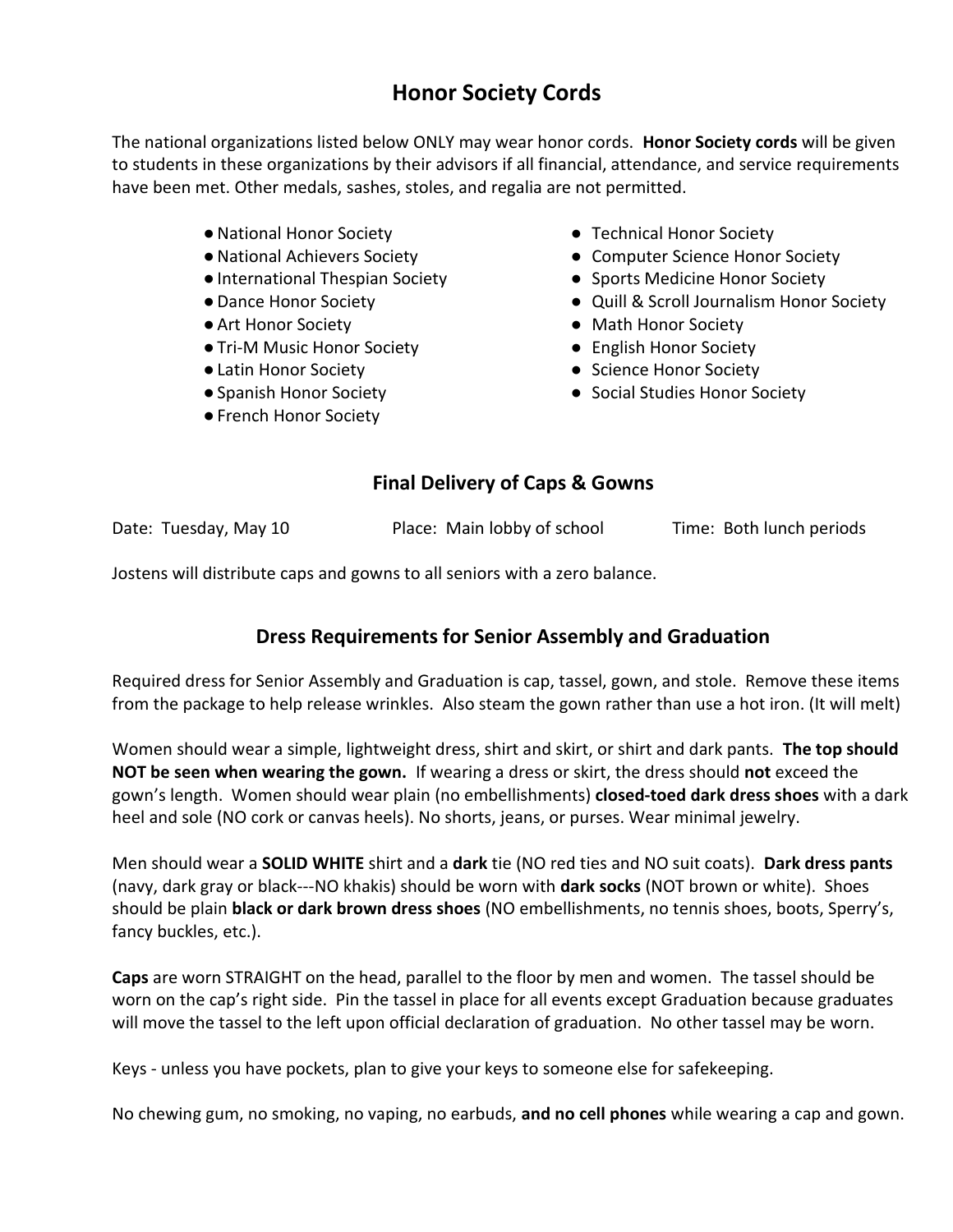#### **Deadline to Clear Financial & Material Obligations**

Date: Friday, May 27 Place: LRHS website

If you need to pay for lost/damaged items, May 27 is the last day to do so online. Use this QR code to be directed to the LRHS online payment site.



Seniors, when you have completed all assignments and any exams that require your school-issued Chromebook, **you must return it to the Media Center.** You will not be able to pick up your tickets at the Graduation Reception until you have returned your laptop.

To reiterate, if you attend the Graduation Reception and you have NOT cleared ALL financial and material obligations to LRHS, you will NOT be issued your tickets. You will need to come to LRHS on Friday, June 10, 8a - 12p to return items, settle your account, and receive your tickets.

#### **Graduation Reception Information for Parents**

We are excited for the return of a 28-year LRHS tradition, a reception honoring graduates and their guests. This event is hosted by underclassmen parents. Your RSVP is important to help prepare.

Date: Thursday, June 9, 5-7pm Place: LRHS Food Court

RSVP is due May 23. Submit your RSVP through an email to this address: lrhsseniorreception@gmail.com

As a senior parent if you would like to contribute, a suggested amount of \$15-\$25 per family of 4 or over would be greatly appreciated to help offset the costs.

You can pay in one of two ways:

- 1. Go to PayPal and search for [lrhss](mailto:lrhsgradreception@gmail.com)eniorreception@gmail.com and send your donation. Please check that this is an individual transaction, not a business transaction, to avoid fees on your donation.
- 2. Submit check made payable to LRHS Senior Reception by mail or hand delivery to the school.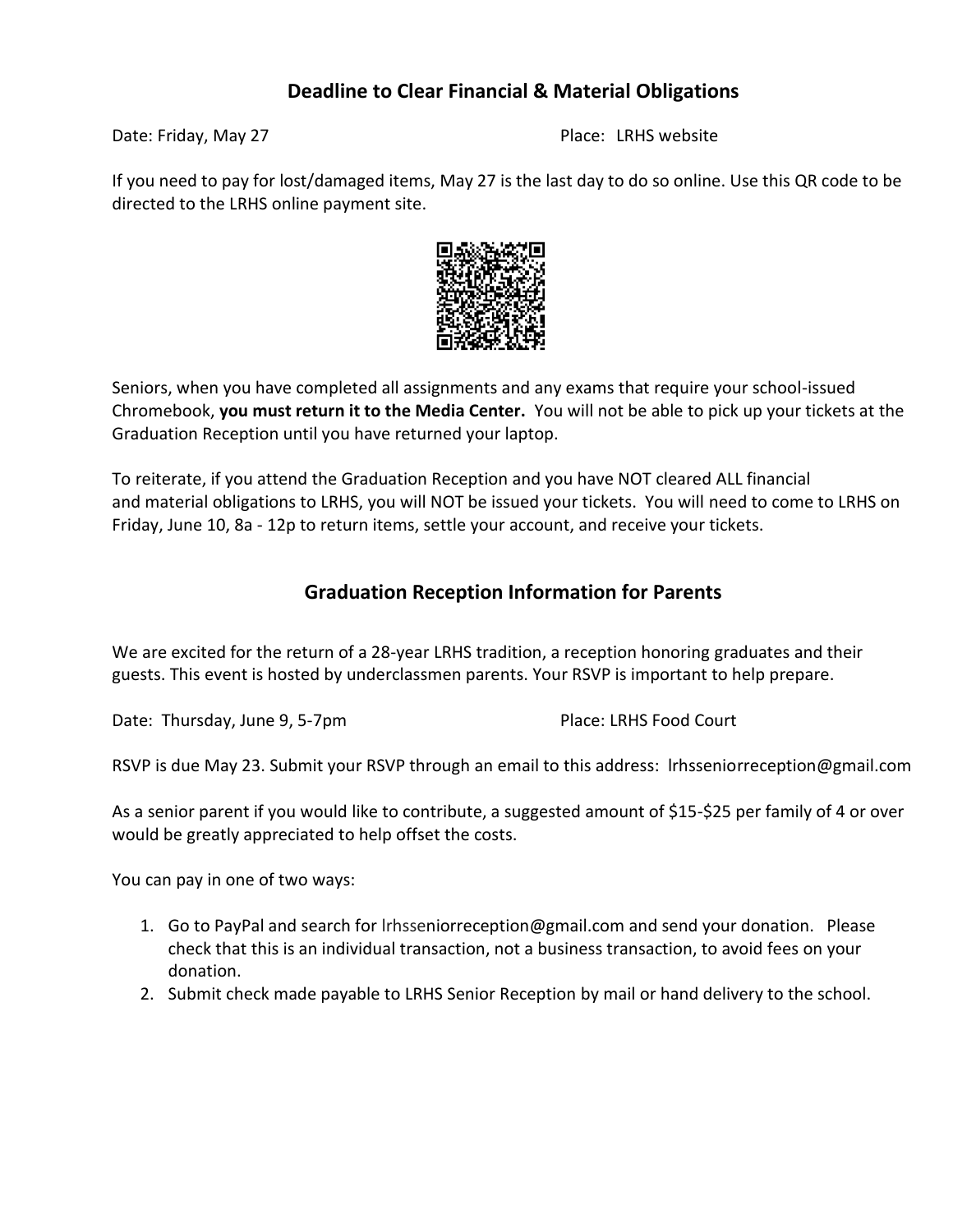#### **Submission of Scholarships & Military Commitments**

Date: Wednesday, June 1 and 2008 and 2008 and 2012 and 2012 and 2013 and 2014 and 2013 and 2014 and 2013 and 20

Wednesday, June 1 is the deadline to submit letters regarding scholarships and military commitments or appointments. Seniors who have received scholarships for any school (whether they plan to attend that school or not) or letters of commitment to enter a branch of the armed services should submit a **copy of that letter, along with the scholarship amount** or which **branch of the military**, to Student Services by this date. Only those submitted by this date will be announced at the June 3 Senior Assembly. The form to submit this information can be found on the "All Things 2022" link.

#### **Senior Survey & Final Transcripts**

Date: Wednesday, June 8

All seniors must complete the **Senior Survey** found [HERE.](https://docs.google.com/forms/d/e/1FAIpQLSdeu5BeVZOB_BSsdAf6euKZ6j6NnN28phgXzwCoAFRVBYY0fw/viewform?usp=sf_link) This survey is very important so that we know your post-secondary plans and where to send your final transcript, if one is needed.

You will receive an unofficial copy of your transcript with your diploma on the day of graduation. If you need to send your final transcript somewhere other than where you initially indicated on the Senior Survey, you will need to email Ms. Reeves, the school registrar [\(areeves@wcpss.net\)](mailto:areeves@wcpss.net). Final transcripts are not sent to schools until the **third week of June**. Be patient, it takes several weeks for colleges to receive and process thousands of final transcripts. If you used the Common App program, your counselor will upload your final transcript to the school you indicated on the Senior Survey.

*\*Completion of the Senior Survey is required before tickets will be issued at the Graduation Reception.*

Starting July 1, seniors in the Class of 2022 must use this website to request transcripts to be sent: <https://wcpss.scriborder.com/>. Attention Parents! If your graduating senior is at least 18, their information cannot be released to you, as they are now legally an adult.

#### **Graduation Pronunciation Recording**

Your name will be called by one of the Assistant Principals. You are responsible for submitting a recording of your name to ensure proper pronunciation.

Use this link or the QR Code. <https://bit.ly/3xA4qoB>

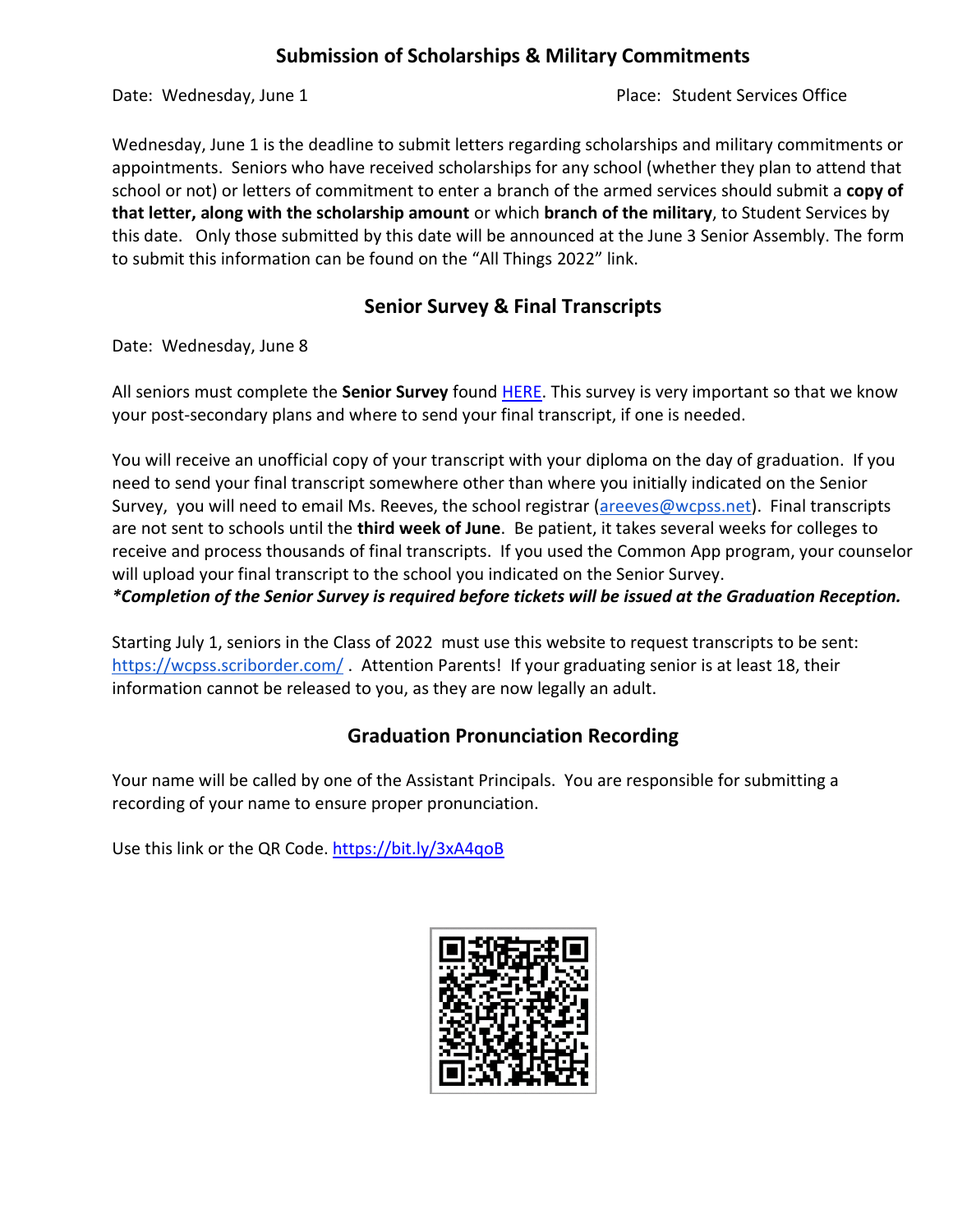#### **Senior Meeting & Assembly Rehearsal**

Date: Thursday, June 2 **Place: Main gym** Time: 8:30-10:27 AM

**ALL SENIORS MUST ATTEND. Do NOT bring or wear caps and gowns for this meeting.** Seniors will learn procedures for senior assembly and graduation. This event is of the utmost importance this year as we are NOT able to hold a practice at the Convention Center. We will explain the order for lining up at these events and hold a practice as part of this meeting. Every senior, **including late arrival students,** must be present. Seniors will receive **TICKETS FOR THE SENIOR CLASS PICNIC** at this rehearsal.

**Suggestions:** Bring the shoes you plan to wear at the assembly to this practice. This will help you determine if you can feasibly walk in them and if they meet the graduation dress code. Seniors will take part in the Senior Walk throughout the Elementary School after the Assembly, which will involve walking up and down steps as well as the entire Leesville campus. Comfortable shoes are vital!

Also, take note of which side of the gym you are seated when facing the stage. Please relay this information to your family so they may choose their seats in the gym accordingly.

#### **Senior Assembly & Leesville Campus Senior Walk**

Date: Friday, June 3 Place: Main gym Time: Assembly will begin at 8:30 AM and should end at approximately 10:30 AM

**Seniors MUST wear caps and gowns as well as appropriate attire outlined in this bulletin.** Seniors will process in cap and gown and will conduct a program recognizing seniors receiving scholarships and military appointments. The program will conclude with a slide show and a Senior Walk through the Leesville campus. Seniors will then meet parents in the courtyard.

**If younger siblings who attend LRHS plan to attend Senior Assembly, parents must follow this procedure:** Provide underclassmen siblings with a handwritten signed note, which will be given to the teacher from whose class they leave to attend the assembly. They will not need to sign out with the attendance office but will return to class at the conclusion of the assembly.

#### **Senior Picnic**

Date: Friday, June 3 **Place: Leesville stadium** 

After the Assembly and Walk, seniors will go to the stadium for a class picnic. This is a time for seniors to celebrate, socialize, and sign yearbooks. Seniors may want to bring a change of clothes. Your ticket for this event (received at the senior assembly rehearsal) is required for entry. In case of rain, we will have an alternate location. **The picnic is for seniors only, not underclassmen nor family members.**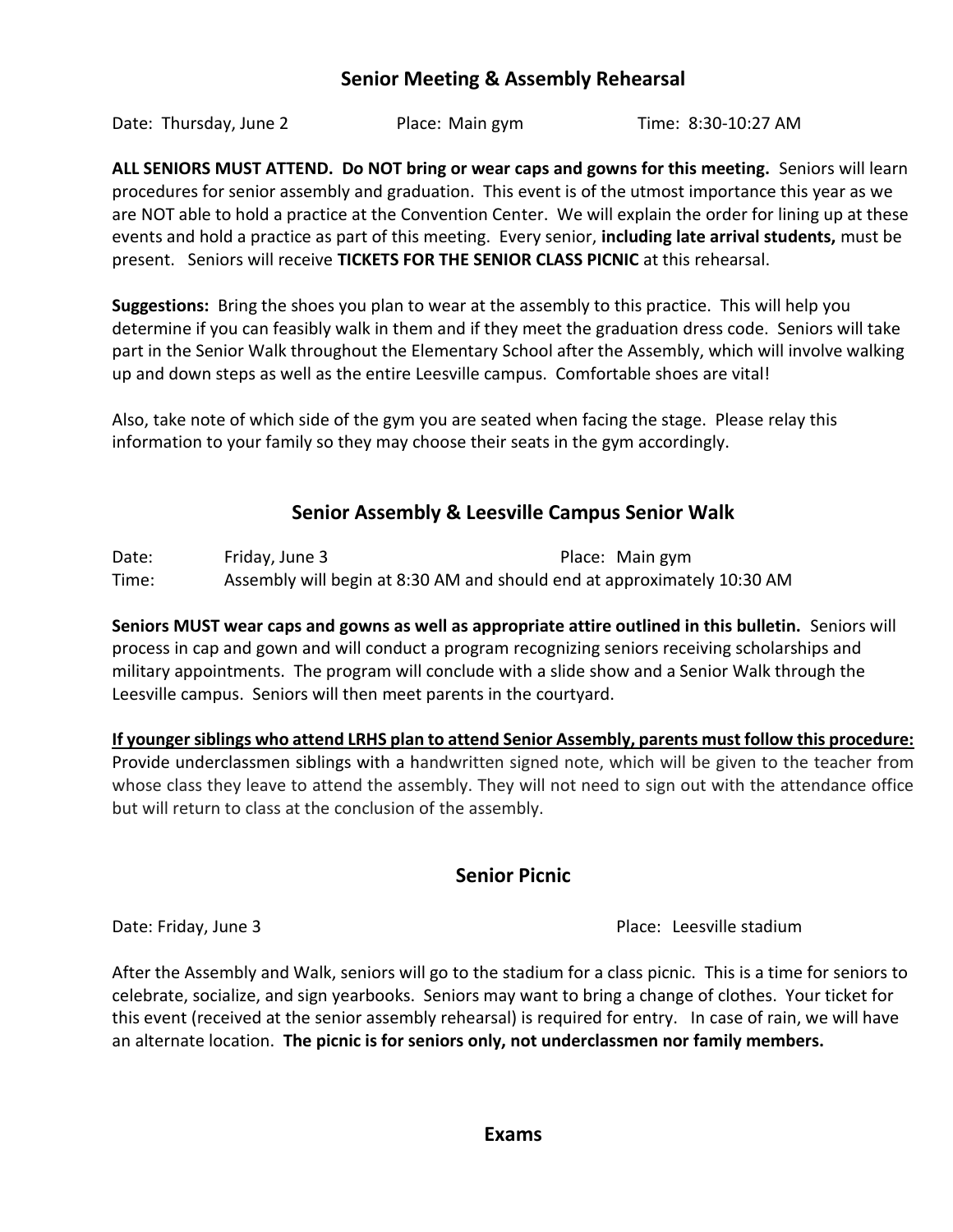Monday, June 6: Math I, Math III, English 2 EOCs Tuesday, June 7: 1st & 2nd period teacher-made exams; Biology EOC Wednesday, June 8: 3rd & 4th period teacher-made exams Thursday, June 9: Make-up exams

Seniors should remember the importance of final exams. It can be difficult to concentrate at a time of celebration like graduation. For some seniors, however, exams will determine *if* they graduate. Please wait to celebrate until after the exam period has concluded. If students exempt a teacher-made exam, they do not have to attend. Seniors must complete and stay for the entire exam period for all exams.

#### **Graduation Reception & Graduation Ticket Distribution**

Date: Thursday, June 9 Place: Leesville Road High School Time: 5-7 PM

A reception honoring graduates and their guests will be hosted by parents the evening of June 9. **Dress is business casual so please dress appropriately (no athletic attire, no cutoff shorts, no t-shirts)**. This is a great opportunity to show off Leesville to family, socialize with peers, and enjoy one last evening as a student at your high school. In addition, Mr. Solomon will be in attendance to visit and take pictures with seniors.

**\*\*Each senior who meets all graduation requirements will receive 9 graduation tickets at the June 9th reception. If you cannot attend the reception, you must pick up your tickets in LRHS Student Services on Friday morning, June 10, between 8 AM and 12 PM.\*\***

You will need a ticket for **every** person entering the Convention Center, whether they sit on a lap or in a seat, including young children. NO EXTRA TICKETS WILL BE WITHHELD. If a senior needs extra tickets, he or she will need to plan accordingly with fellow seniors. **The school will not have extra tickets and is no longer involved with tickets once distributed**, **so please do not contact the school for more tickets.** Graduates do NOT need a ticket for themselves.

The entire ceremony will be live-streamed on the WCPSS website so viewing the ceremony in this manner may be a safer, more comfortable option for some friends and family.

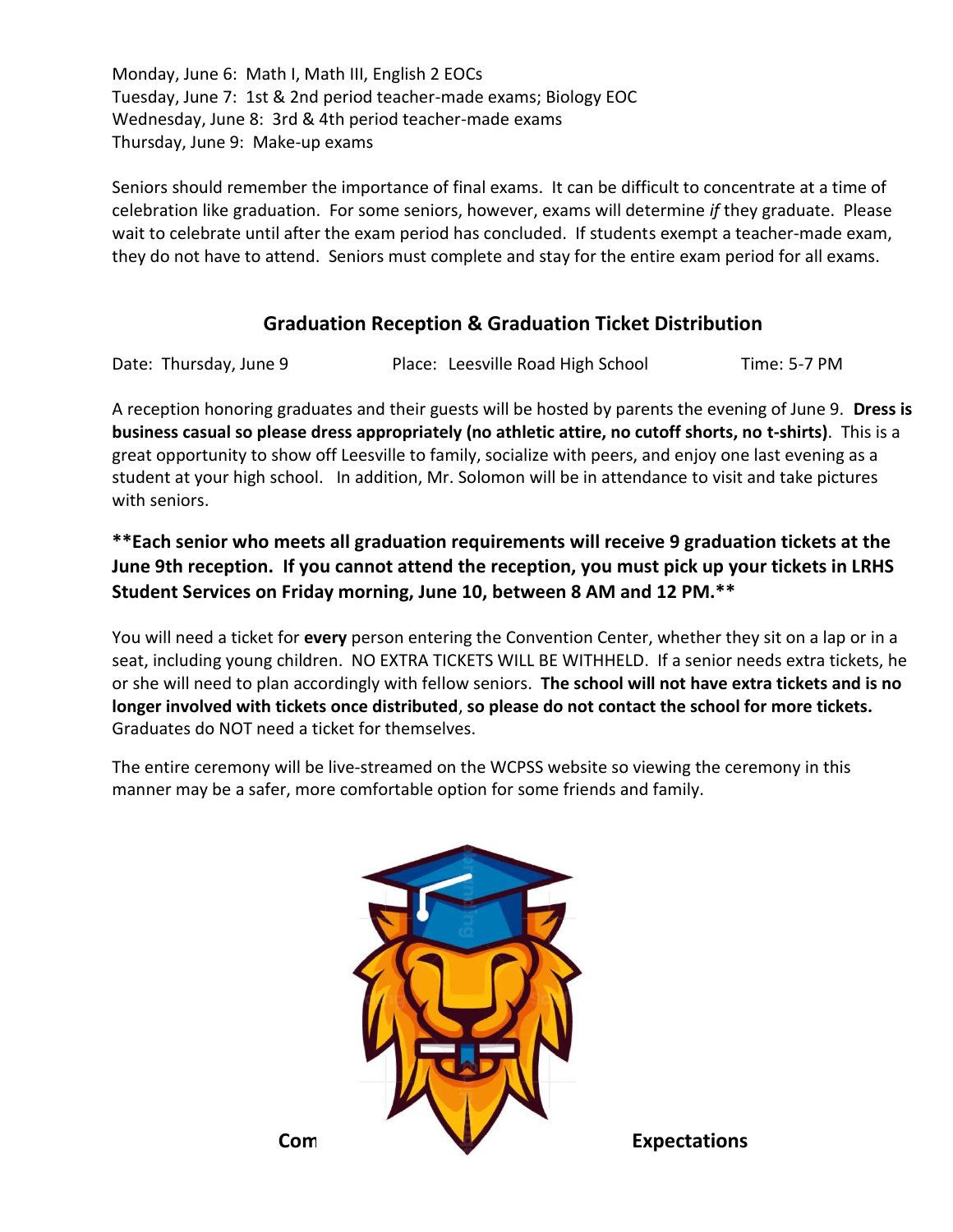Date: Monday, June 13, 2022 Place: Raleigh Convention Center Time: 4 PM (Doors will open for guests at 3:15 PM)

Seniors should report to the Exhibit Hall at precisely **3 PM** for a final line check. Seniors must be present, in line, and wearing proper attire, or they will not walk across the stage. This celebration marks your and your peers' academic accomplishments and is as important to your family as it is to you, so conduct yourselves appropriately.

- Seniors will graduate in alphabetical order. As your name is called, walk across the stage and accept the diploma cover in your *left hand* and shake Mr. Solomon's *right hand*. Then walk down the center steps and return to the seat designated by the junior marshal.
- Cheering and yelling are not appropriate. This applies not only to graduates but also to families and guests. Each graduate and his family deserve to hear his name being read.
- As diplomas are presented, a professional photographer will take pictures of each senior. Images will then be uploaded for purchase. Guests may take pictures from their seats or the designated photography area, but **MAY NOT** stand for pictures during the ceremony in the seating area.
- SENIORS RECEIVE ONLY THE DIPLOMA COVER DURING THE CEREMONY. Seniors who have cleared all financial obligations, returned all materials, completed all requirements of the ceremony, and have conducted themselves appropriately will receive diplomas after the ceremony concludes.
- Leesville faculty will wear name tags with blue and green ribbons at this ceremony. Be respectful of the faculty and of the guidelines they enforce. The Wake County School Board and/or the Raleigh Convention Center have established many of these expectations.
- Parents and students should not bring the following items inside the Convention Center: water, drinks, glass vases, camera tripods, balloons, strollers, signs, air horns, wrapped packages, and noisemakers. Admission will be denied if you have these items.
- Only individuals in **wheelchairs** may **SIT** in the designated handicapped row. ONE person may accompany a handicapped individual and sit in the row behind the handicapped section. Other guests must sit in general seating. Handicapped individuals should enter from the Marriott Hotel parking deck, putting them on ground level outside section A. Handicapped persons will enter the elevator outside room A to the graduation area.
- Saving seats is not permitted.
- Dropoff area for graduates and guests who have difficulty walking distances is under the "Shimmer Wall" on McDowell Street. Drop off area for guests is the Cabarrus Street side of the Convention Center. Avoid the Salisbury Street side.
- Entrance C is NOT open to the public. Please enter Entrance A or B, both of which are closer to the general seating area.
- **PARKING:** Map attached of available parking areas; directional signage will be displayed on graduation day; cost of downtown parking is \$10.00.